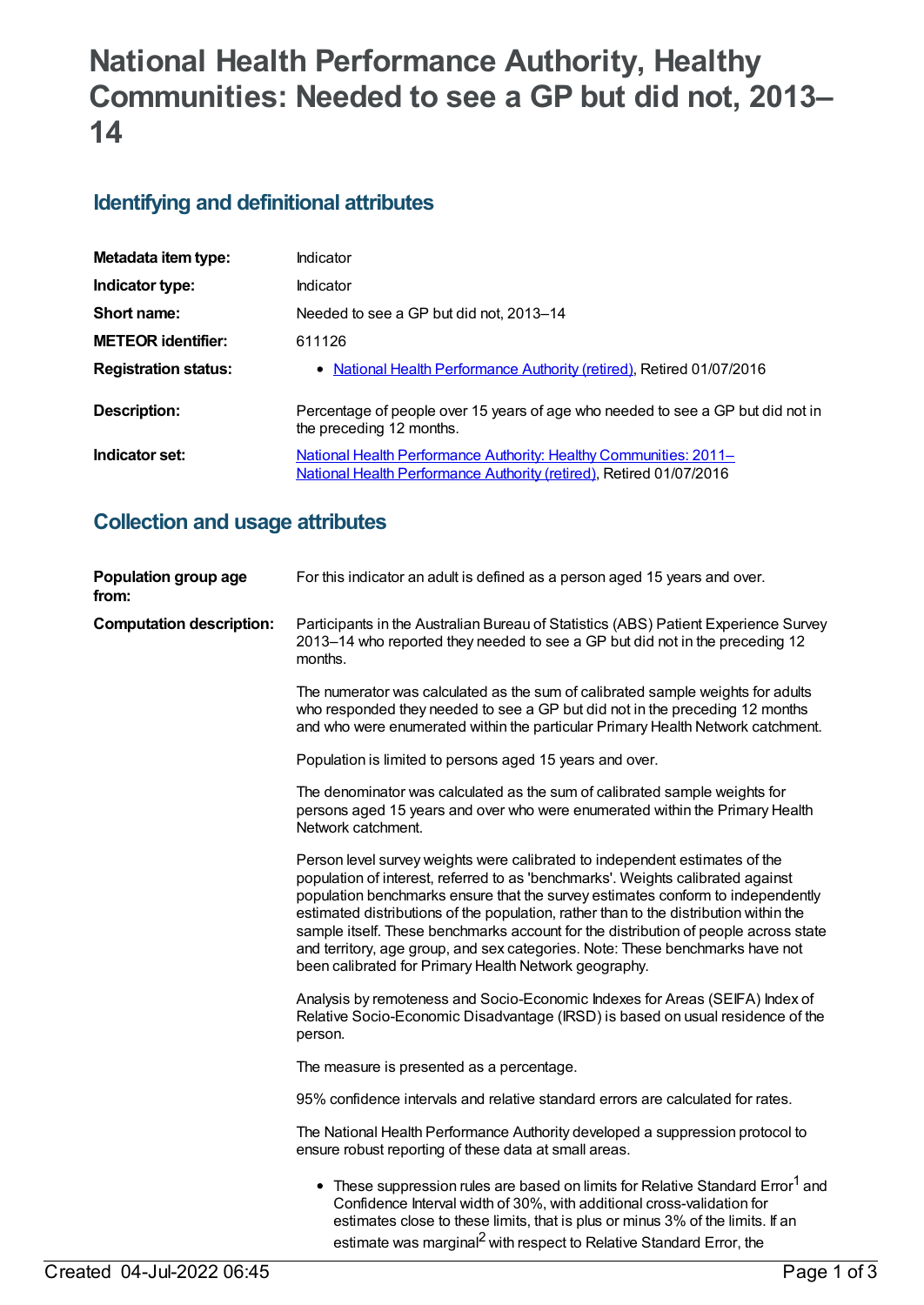| Confidence Interval width was used as the deciding factor. If an estimate was<br>marginal <sup>2</sup> with respect to Confidence Interval width, then Relative Standard<br>Error is used as the deciding factor<br>Data were supressed based on the following rules:<br>٠                                                                                                                                                                                                                                                 |
|----------------------------------------------------------------------------------------------------------------------------------------------------------------------------------------------------------------------------------------------------------------------------------------------------------------------------------------------------------------------------------------------------------------------------------------------------------------------------------------------------------------------------|
| - Relative Standard Error of 33% or greater, or                                                                                                                                                                                                                                                                                                                                                                                                                                                                            |
| - Confidence Interval (95%) width of 33% or greater, or                                                                                                                                                                                                                                                                                                                                                                                                                                                                    |
| - Relative Standard Error between 27% and 33%, with significantly <sup>3</sup> wider<br>Confidence Interval width than the average for that indicator, or                                                                                                                                                                                                                                                                                                                                                                  |
| - Confidence Interval width between 27% and 33%, with significantly <sup>3</sup> wider<br>Relative Standard Error than the average for that indicator.                                                                                                                                                                                                                                                                                                                                                                     |
| 1. For a dichotomous proportion, Relative Standard Error can be defined as the ratio of the standard<br>error and the minimum of the estimate and its complement (100%-estimate).                                                                                                                                                                                                                                                                                                                                          |
| 2. In this context, marginal is defined as within 10% of the 30% limit, or +/- 3%                                                                                                                                                                                                                                                                                                                                                                                                                                          |
| 3. In this context, statistical significance is defined as at least two standard deviations above<br>average.                                                                                                                                                                                                                                                                                                                                                                                                              |
| The ABS Patient Experience survey does not include individuals living in discrete<br>indigenous communities. As a result, estimates derived for Northern Territory may<br>not be adequately representative. Results for Northern Territory have been<br>excluded from the tables and maps on the www.MyHealthyCommunities.gov.au<br>website. Data for Northern Territory (excluding discrete indigenous communities)<br>are available in the excel downloads available via the<br>www.MyHealthyCommunities.gov.au website. |

| <b>Computation:</b>           | (Numerator + Denominator) x 100                                                                                          |
|-------------------------------|--------------------------------------------------------------------------------------------------------------------------|
| Numerator:                    | Number of persons aged 15 years and over who reported they needed to see a GP<br>but did not in the preceding 12 months. |
| Numerator data elements:      | Data Element / Data Set-                                                                                                 |
|                               | Data Source                                                                                                              |
|                               | <b>ABS Patient Experience Survey (PEx)</b>                                                                               |
|                               | Guide for use                                                                                                            |
|                               | Data source type: Survey                                                                                                 |
| Denominator:                  | Total number of persons aged 15 years and over who were enumerated within the<br>Primary Health Network catchment.       |
| Denominator data<br>elements: | Data Element / Data Set-                                                                                                 |
|                               | Person-age, total years N[NN]                                                                                            |
|                               | Data Source                                                                                                              |
|                               | <b>ABS Patient Experience Survey (PEx)</b>                                                                               |
| Disaggregation:               | By Primary Health Network catchments.                                                                                    |